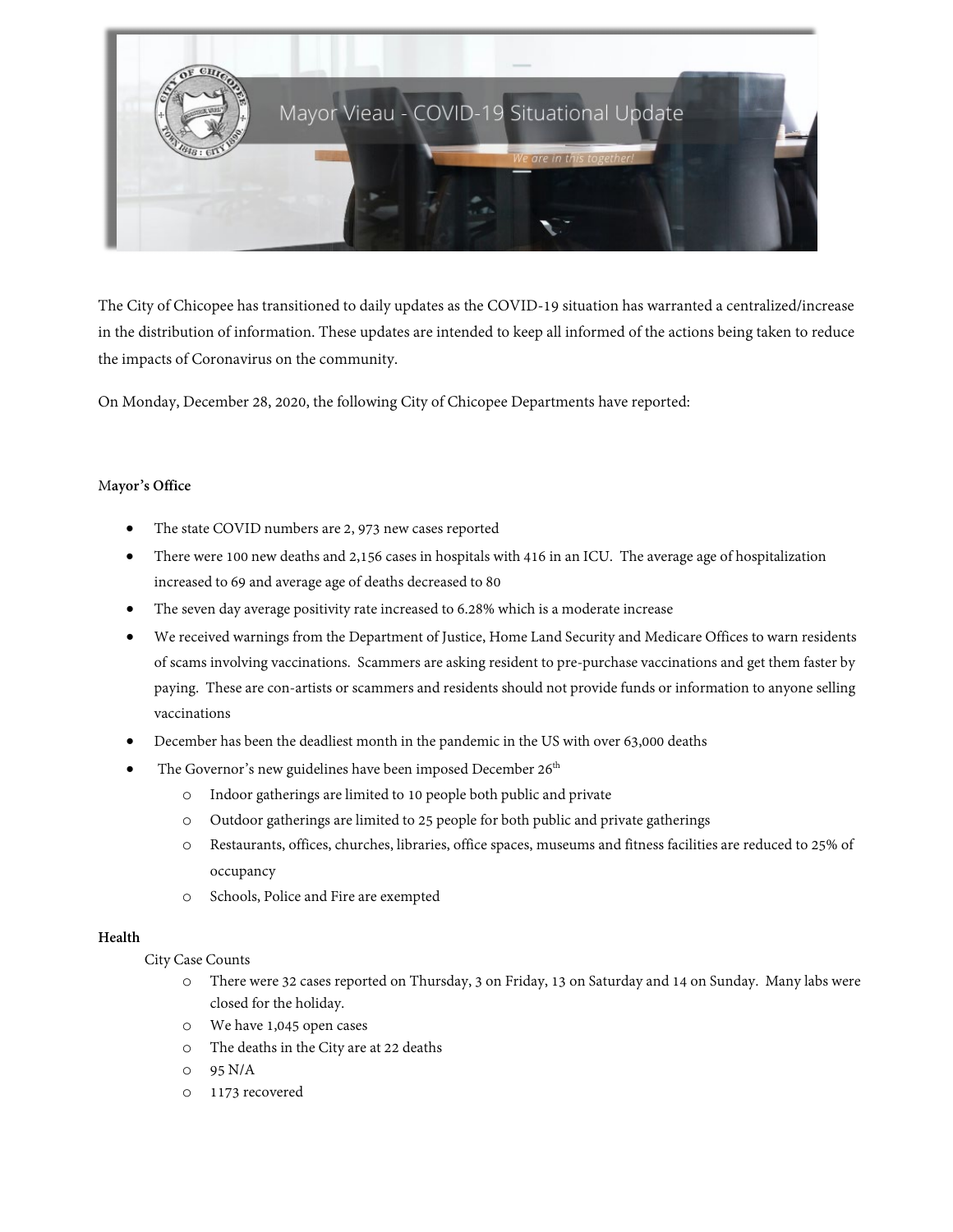- o A total of 2,335 cases to date
- We continue to stress the guidelines and ask people to stay in quarantine if infected
- We have administered 688 tests at COMP with 3 positive on the first day, 33 on the second and 31 on the third day. We are steady today with testing
- We have received a number of tests reported as "TNP" which means test not processed. This could be for a number of reasons and we will need to contact the individuals to have them retest
- We are working with IT to see if we can generate a standard email message for the TNP results

## **Police Department**

- Status Quo on services
- Officers are reminding businesses about the change in the Governor's guidelines. Most stores appear to be abiding by the new measures. Arnolds had a line out the door and down Grattan Street with a person counting at the door
- Restaurants appear to be complying as well
- Question will be the Big Box stores as gifts are returned today and the next few day

## **Fire Department**

- Status quo on services
- Assisting with the testing center

#### **Emergency Management**

- Services and staffing are continuing although had four firefighters report infections with COVID
- Working at the COVID testing at COMP and revising some procedures
- Test site is working well and it is a tribute to everyone working together and volunteering

#### **Safety**

- Status Quo on staffing
- There is adequate PPE for testing at COMP and volunteers are comfortable
- We are using I-Pads for data entry which will help the process once we have experience with them
- Today we have two EMTs from the Sheriff's department helping with testing

#### **DPW**

- Status quo on staffing and services
- All staff members are back at work